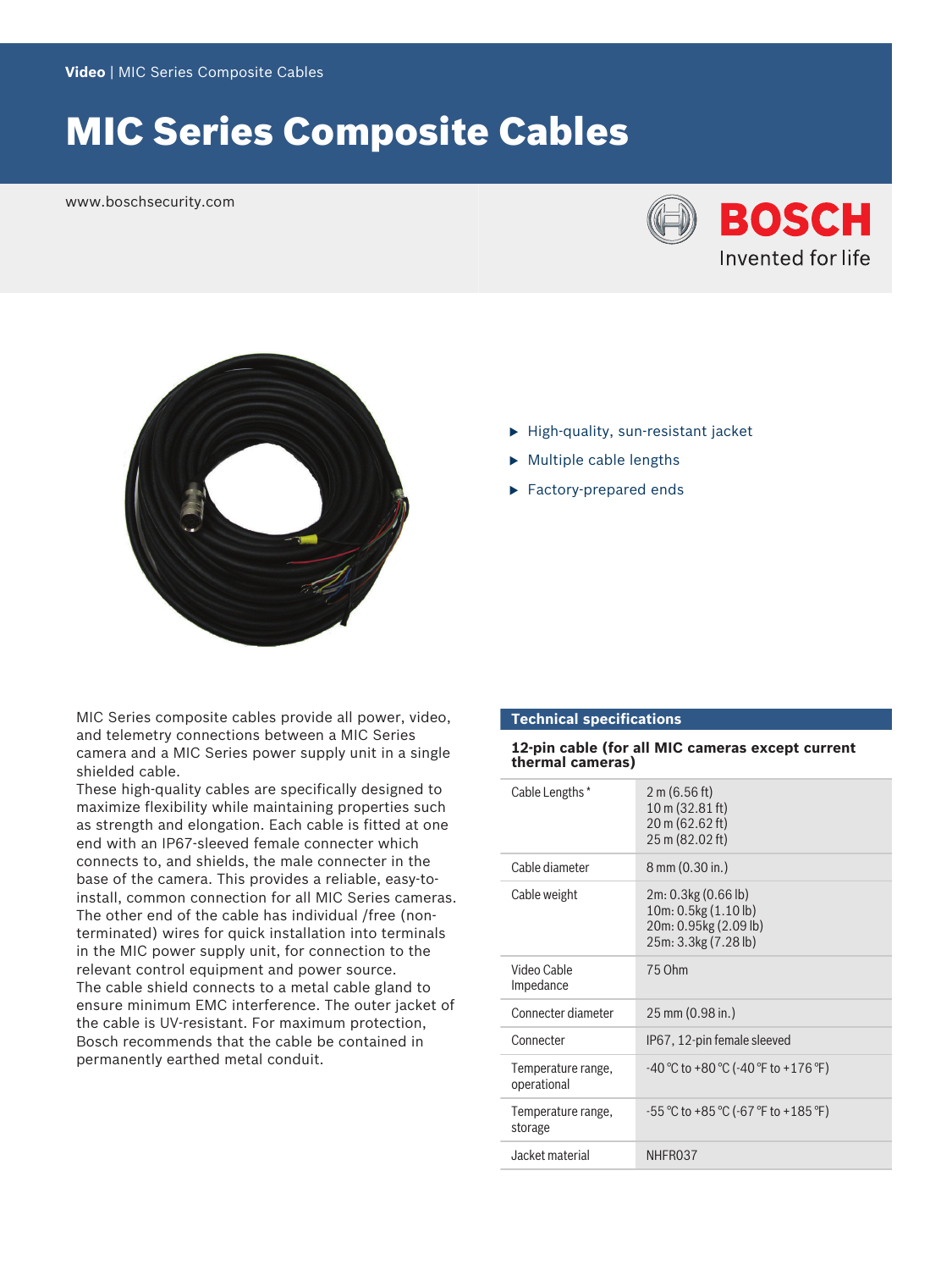| Environmental<br>regulations/standards | UL-recognized component AWM Style 21456<br>VW-1 rating (UL 1581 section 1080)<br>Sunlight resistance testing (UL 1581 section<br>1200) |
|----------------------------------------|----------------------------------------------------------------------------------------------------------------------------------------|
| Compatibility                          | <b>MIC550 / MIC550IR</b><br><b>MIC500</b><br><b>MIC440</b><br><b>MIC400</b><br>MIC412                                                  |

### **14-pin cable (for current thermal cameras)**

| Cable Lengths *                               | 2 m (6.56 ft)<br>10 m (32.81 ft)<br>20 m (62.62 ft)<br>25 m (82.02 ft)                                                                 |
|-----------------------------------------------|----------------------------------------------------------------------------------------------------------------------------------------|
| Cable diameter                                | 10 mm (±0.20 mm) [0.39 in. (±0.008 in.)]                                                                                               |
| Video Cable<br>Impedance                      | 75 Ohm                                                                                                                                 |
| Connecter                                     | IP67, 14-pin female sleeved                                                                                                            |
| Temperature range,<br>operational             | $-40\degree$ C to +80 $\degree$ C ( $-40\degree$ F to +176 $\degree$ F)                                                                |
| Jacket material                               | NHFR037                                                                                                                                |
| <b>Fnvironmental</b><br>regulations/standards | UL-recognized component AWM Style 21456<br>VW-1 rating (UL 1581 section 1080)<br>Sunlight resistance testing (UL 1581 section<br>1200) |
| Compatibility                                 | MIC612                                                                                                                                 |

\* For distances greater than 25 m (82.02 ft) between the MIC camera and the power supply, please refer to the MIC PSU Extension document found on the product page of your MIC camera, in the online catalog at boschsecurity.com.

# **Cable Diagram**



MIC Cable – 12-pin (for all MIC cameras except current thermal cameras)





MIC Cable – 14-pin (for current MIC thermal cameras)

# **Ordering information**

### **MIC Cable 2M**

2 meter (6.56 ft) composite cable with plug for power, data and video for MIC Series cameras Order number **MIC-CABLE-2M**

#### **MIC Cable 10M**

10 meter (32.81 ft) composite cable with plug for power, data and video for MIC Series cameras Order number **MIC-CABLE-10M**

# **MIC Cable 20M**

20 meter (62.62 ft) composite cable with plug for power, data and video for MIC Series cameras Order number **MIC-CABLE-20M**

## **MIC Cable 25M**

25 meter (82.02 ft) composite cable with plug for power, data and video for MIC Series cameras Order number **MIC-CABLE-25M**

### **MIC Thermal Cable 2M**

2 meter (6.56 ft) composite cable with plug for power, data and video for MIC Series thermal cameras Order number **MIC-THERCBL-2M**

#### **MIC Thermal Cable 10M**

10 meter (32.81 ft) composite cable with plug for power, data and video for MIC Series thermal cameras Order number **MIC-THERCBL-10M**

#### **MIC Thermal Cable 20M**

20 meter (62.62 ft) composite cable with plug for power, data and video for MIC Series thermal cameras Order number **MIC-THERCBL-20M**

# **MIC Thermal Cable 25M**

25 meter (82.02 ft) composite cable with plug for power, data and video for MIC Series thermal cameras Order number **MIC-THERCBL-25M**